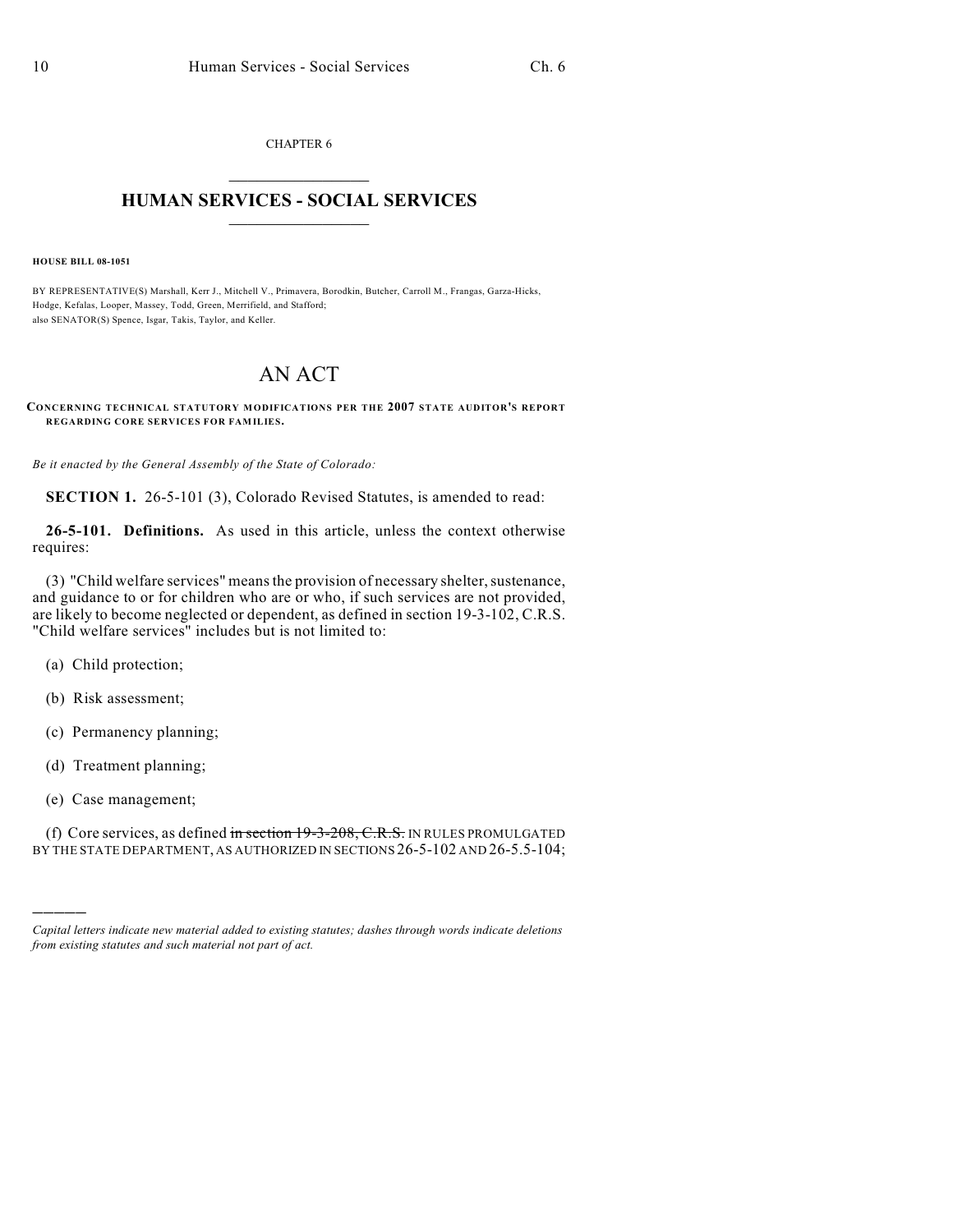- (g) Adoption and subsidized adoption;
- (h) Emergency shelter;
- (i) Out-of-home placement, including foster care;
- (j) Utilization review;
- (k) Early intervention and prevention;
- (l) Youth-in-conflict functions; and
- (m) Administration and support functions; AND
- (n) SERVICES DESCRIBED IN SECTION 19-3-208, C.R.S.

**SECTION 2.** 26-5.5-104 (4), Colorado Revised Statutes, is amended to read:

**26-5.5-104. Statewide family preservation program - creation - single state agency designated - program criteria established - available services - powers and duties of agencies - local oversight - feasibility report.** (4) (a) Short-term Intensive services shall be available for AN at-risk families FAMILY in the family home, for a period not to exceed six weeks, as deemed necessary by the family development specialist. Such Intensive services shall include, at a minimum: the following:

(I) Family preservation services described in subsection (3) of this section; except that the screening of a family for intensive services shall occur within twenty-four hours after referral by the investigating or placement agency to decide the appropriateness of providing intensive services to the family where the child has been determined by the investigating or placement agency to be at imminent risk of out-of-home placement;

(II) Crisis intervention, including in-home counseling, by a family development specialist, which intervention shall be available on a twenty-four-hour basis;

(III) Concentrated assistance in the development and enhancement of parenting skills, stress reduction, and problem-solving from a family development specialist; who shall carry a caseload consisting of no more than two at-risk families; AND

(IV) Individualized and group counseling.

(b) For the purposes of this section, "family development specialist" means a person who meets the qualification criteria and training standards which the executive director of the state department shall establish through the adoption of rules.

(c) INTENSIVE SERVICES SHALL BE AVAILABLE TO A FAMILY FOR A CHILD WHO REQUIRES A MORE RESTRICTIVE LEVEL OF CARE BUT WHO MAY BE MAINTAINED AT A LESS RESTRICTIVE OUT-OF-HOME PLACEMENT OR IN HIS OR HER OWN HOME WITH SERVICES FOR A PERIOD OF TIME AS DETERMINED BY RULE OF THE STATE